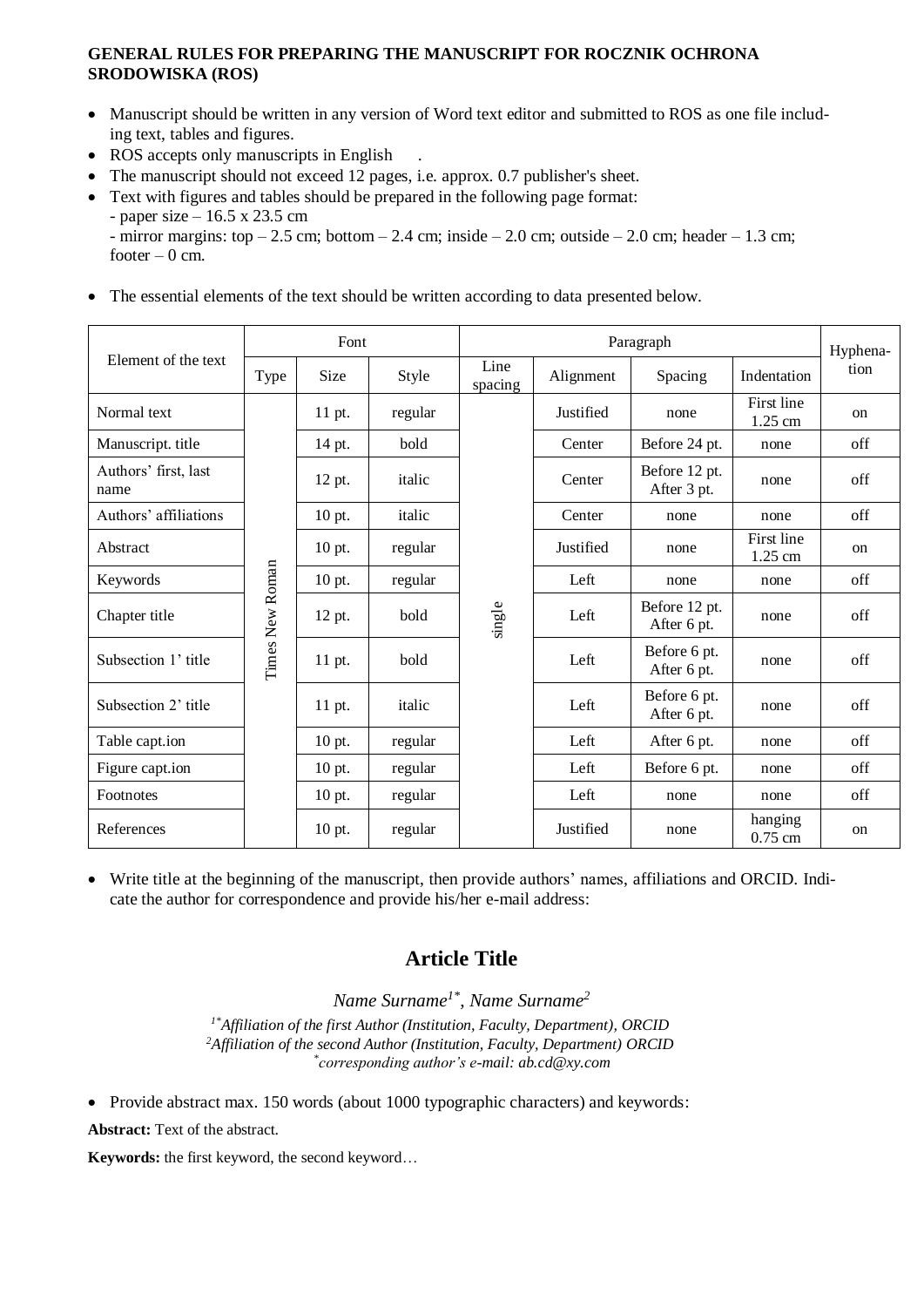• The logical division of the text is a multi-level division into chapters and subsections. Their titles should be numbered with Arabic numerals (should not end with a period):

# **1. Chapter title**

## **1.1. Subsection title 1'**

*1.1.1. Subsection title 2'*

- Paragraphs are marked with paragraph indents, which should be achieved by using a special indent of the appropriate value in the paragraph formatting options (it is not allowed to use a spaces for this purpose).
- Avoid using non-breaking (hard) spaces in the text (e.g. for moving words, conjunctions to the next line in a paragraph). Remove double spaces between words.
- For expressions from...to that consist of numbers only use a hyphen  $(-)$ . Use dash  $(-)$  as an inter words characters with separating spaces.
- Equations should be centered and numbered using right-aligned tab stop:

$$
a + b = c \tag{1}
$$

where:  $a - ...$  $\mathbf{b}$  – ...,

- $c ...$
- Figures and tables should fit the page size in portrait or landscape orientation (their width exceed 125 mm). Use only black and white colors for tables (no shading).
- Figures and tables should be numbered with Arabic numerals continuously throughout the work. The figure number and caption as well as the possible source should be entered under the figure as a separate paragraph. The number and caption of the table should be placed above the table. Explanations and the possible source place below the table. Figures and tables captions should not end with a period.



**Fig. 1.** Figure caption

**Table 1.** Table caption

- Each citation in the text should be provided with an appropriate reference to the cited work using the APA 6th format. According to this system, the author's last name (without first names, initials) and the year of publication of the cited item should be placed in round brackets, e.g. (Kowalski et al. 2012, Nowak & Wiśniewski 2009, Wiśniewski 2013). It is proposed to add & character before the last author's surname.
- The last chapter of the paper (not numbered) is References formatted sorted in alphabetical order according to the first author's surname. Titles of manuscripts in a language other than English should be translated into English. Please provide original language at the end, in parentheses. Please pay special attention to correct spelling of names of authors and journals, which is crucial in the process of citations indexing.